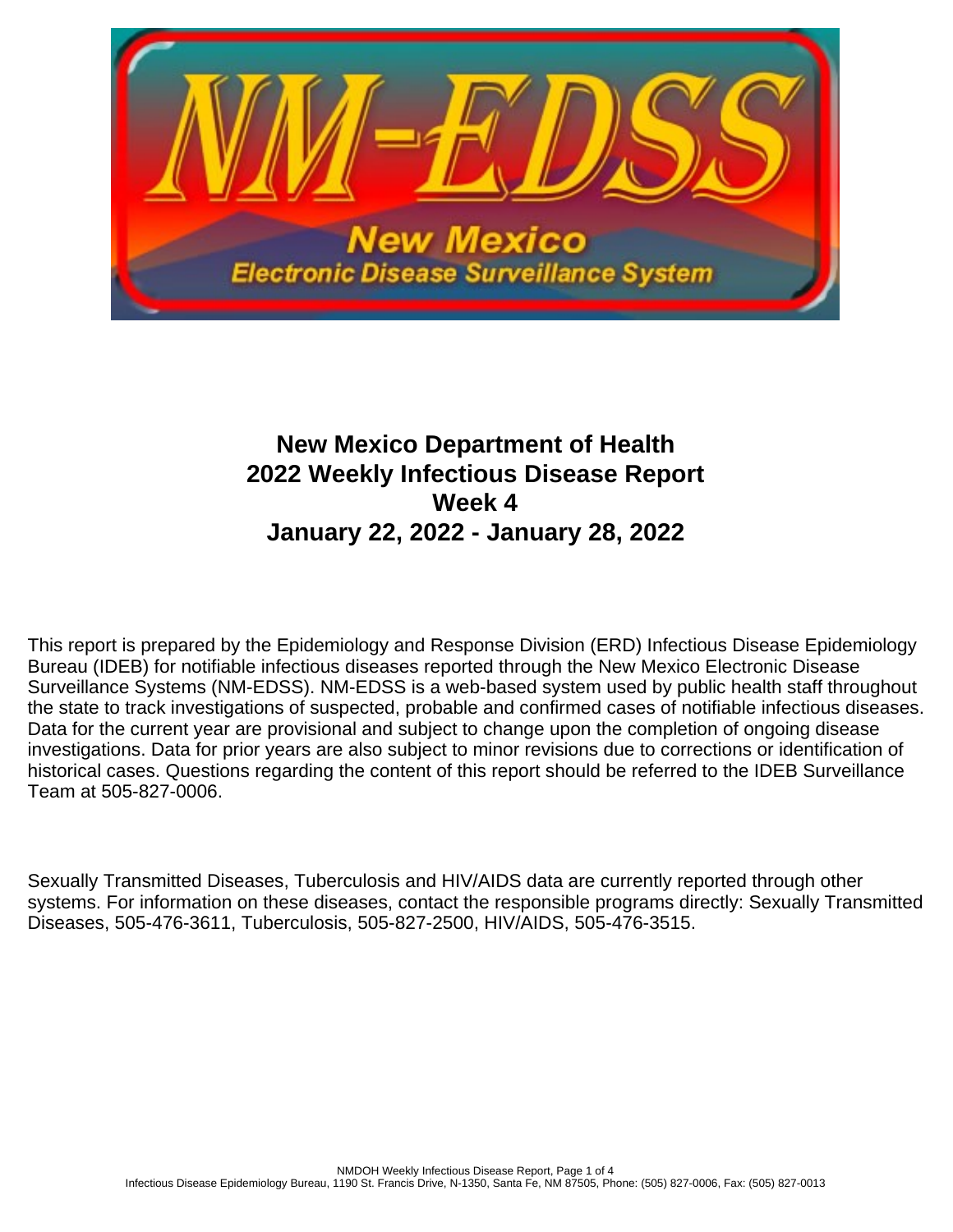## **Monthly Trends for Selected Notifiable Infectious Diseases As of January 28, 2022**

Includes probable and confirmed cases only.

Data for the current year are provisional and may change significantly upon the completion of ongoing investigations. Data for prior years are also subject to minor revisions due to corrections or identification of historical cases.

#### **Number of Reported Cases of Campylobacteriosis by Month**

#### **Number of Reported Cases of Salmonellosis by Month**









 **Number of Reported Cases of Shigellosis by Month**





Number of Reported cases

Number of Reported cases

0

20

40

60

80

100

2022 --- Average, last 5 years

Month Jan Feb Mar Apr May Jun Jul Aug Sep Oct Nov Dec

 **Number of Reported Cases of Shiga toxin-producing E. coli by Month**



NMDOH Weekly Infectious Disease Report, Page 2 of 4<br>Infectious Disease Epidemiology Bureau, 1190 St. Francis Drive, N-1350, Santa Fe, NM 87505, Phone: (505) 827-0006, Fax: (505) 827-0013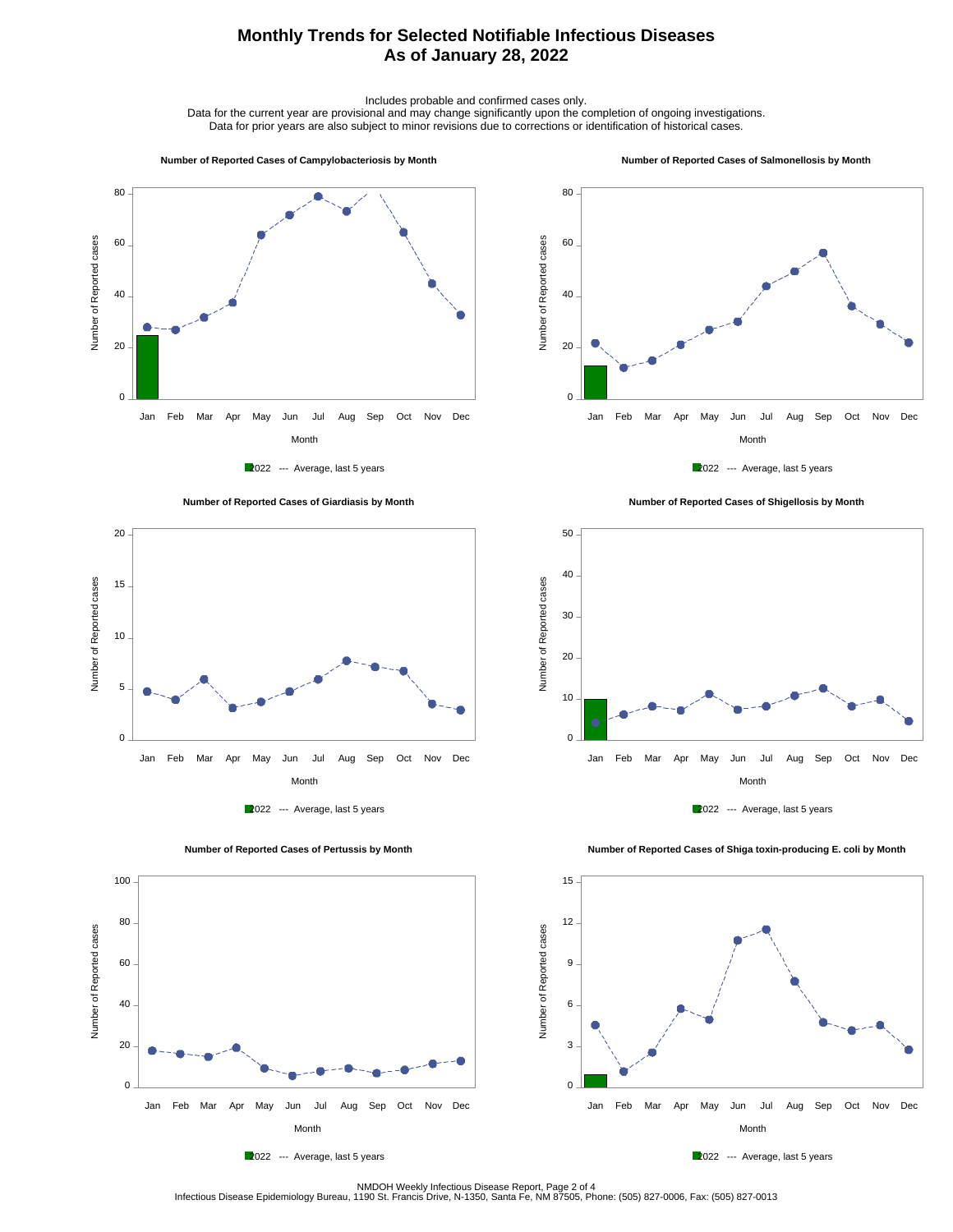## **Summary of Notifiable Infectious Diseases Reported to the New Mexico Electronic Disease Surveillance System (NM-EDSS) As of January 28, 2022**

Includes probable and confirmed cases only.<br>Data for the current year are provisional and may change significantly upon the completion of ongoing investigations.<br>Data for prior years are also subject to minor revisions due

| Condition                                         | <b>This</b><br>week | 5-year<br>weekly<br>average | Week<br>diff | Last 4<br>weeks | 5-year<br>4-week<br>average | Last 4<br>weeks<br>diff | <b>YTD</b><br>2022  | 5-year<br><b>YTD</b><br>average | <b>YTD</b><br>diff | Total<br>2021           | Total<br>2020 |
|---------------------------------------------------|---------------------|-----------------------------|--------------|-----------------|-----------------------------|-------------------------|---------------------|---------------------------------|--------------------|-------------------------|---------------|
| 2019 Corona Virus                                 | 19082               | 885                         | 18197        | 101311          | 5475                        | 95836                   | 101311              | 5013                            | 96298              | 204390                  | 149491        |
| Acute flaccid myelitis                            | 0                   | $\mathsf 0$                 | $\mathsf 0$  | $\pmb{0}$       | $\mathsf 0$                 | $\pmb{0}$               | $\pmb{0}$           | 0                               | $\pmb{0}$          | 0                       | 0             |
| Amebiasis                                         | 0                   | $\pmb{0}$                   | $\pmb{0}$    | $\pmb{0}$       | 0                           | $\mathbf 0$             | $\mathbf 0$         | $\pmb{0}$                       | 0                  | 0                       | 0             |
| Botulism, foodborne                               | 0                   | $\pmb{0}$                   | $\mathbf 0$  | $\pmb{0}$       | 0                           | $\mathbf 0$             | $\pmb{0}$           | 0                               | 0                  | 0                       | 0             |
| Botulism, infant                                  | 0                   | $\pmb{0}$                   | $\pmb{0}$    | $\pmb{0}$       | $\mathsf 0$                 | $\pmb{0}$               | $\mathbf 0$         | $\pmb{0}$                       | 0                  | $\overline{\mathbf{c}}$ | $\mathbf{1}$  |
| Botulism, wound                                   | 0                   | $\pmb{0}$                   | $\mathbf 0$  | $\pmb{0}$       | 0                           | $\mathbf 0$             | 0                   | 0                               | 0                  | 5                       | $\mathbf{1}$  |
| <b>Brucellosis</b>                                | 0                   | $\pmb{0}$                   | $\pmb{0}$    | $\pmb{0}$       | 0                           | $\pmb{0}$               | 0                   | 0                               | $\pmb{0}$          | $\overline{2}$          | 0             |
| Campylobacteriosis                                | 5                   | $\overline{7}$              | $-2$         | 26              | 26                          | $\pmb{0}$               | 26                  | 26                              | $\mathbf 0$        | 646                     | 458           |
| Chikungunya Virus                                 | 0                   | $\pmb{0}$                   | $\pmb{0}$    | $\pmb{0}$       | $\mathsf 0$                 | $\mathbf 0$             | $\pmb{0}$           | $\pmb{0}$                       | $\mathbf 0$        | $\mathbf{1}$            | 0             |
| Cholera                                           | 0                   | $\pmb{0}$                   | $\pmb{0}$    | $\pmb{0}$       | 0                           | $\mathbf 0$             | $\mathbf 0$         | $\pmb{0}$                       | 0                  | 1                       | 0             |
| Colorado Tick Fever                               | 0                   | $\mathbf 0$                 | $\mathbf 0$  | $\pmb{0}$       | 0                           | $\mathbf 0$             | $\pmb{0}$           | 0                               | 0                  | 0                       | 0             |
| Cryptosporidiosis                                 | 0                   | $\mathbf{1}$                | $-1$         | $\mathbf{1}$    | $\mathsf 3$                 | $-2$                    | $\mathbf{1}$        | 3                               | $-2$               | 66                      | 36            |
| Cyclosporiasis                                    | 0                   | $\mathbf 0$                 | $\pmb{0}$    | $\mathbf{1}$    | 0                           | $\mathbf{1}$            | $\mathbf{1}$        | 0                               | $\mathbf{1}$       | 12                      | 6             |
| Cysticercosis (Taenia solium)                     | 0                   | $\pmb{0}$                   | $\mathbf 0$  | $\pmb{0}$       | $\pmb{0}$                   | $\mathbf 0$             | $\pmb{0}$           | $\pmb{0}$                       | 0                  | 0                       | $\mathbf{1}$  |
| Dengue Fever                                      | 0                   | $\pmb{0}$                   | $\pmb{0}$    | $\pmb{0}$       | $\mathsf 0$                 | $\mathbf 0$             | $\pmb{0}$           | $\pmb{0}$                       | 0                  | 0                       | $\mathbf{1}$  |
| Ehrlichiosis, chaffeensis                         | 0                   | $\mathbf 0$                 | $\mathbf 0$  | $\pmb{0}$       | 0                           | $\mathbf 0$             | $\pmb{0}$           | 0                               | 0                  | 0                       | 0             |
| Giardiasis                                        | 0                   | $\mathbf{1}$                | $-1$         | $\mathbf{1}$    | $\overline{\mathbf{4}}$     | $-3$                    | $\mathbf{1}$        | 4                               | $-3$               | 39                      | 47            |
| Group A Streptococcus, invasive                   | 5                   | 8                           | $-3$         | 34              | 31                          | $\sqrt{3}$              | 34                  | 32                              | $\overline{2}$     | 354                     | 321           |
| Group B Streptococcus, invasive                   | 0                   | $\sqrt{5}$                  | $-5$         | $\overline{7}$  | 19                          | $-12$                   | $\overline{7}$      | 20                              | $-13$              | 209                     | 234           |
| Haemophilus influenzae, invasive                  | 1                   | $\mathbf{1}$                | $\pmb{0}$    | 3               | 5                           | $-2$                    | 3                   | 6                               | $-3$               | 21                      | 29            |
| Hansen disease (Leprosy)                          | 0                   | $\pmb{0}$                   | $\mathbf 0$  | $\pmb{0}$       | 0                           | $\mathbf 0$             | $\mathbf 0$         | 0                               | 0                  | 0                       | 0             |
| Hantavirus pulmonary syndrome                     | 0                   | $\pmb{0}$                   | $\pmb{0}$    | $\pmb{0}$       | 0                           | $\pmb{0}$               | 0                   | 0                               | $\pmb{0}$          | $\mathbf{1}$            | $\mathbf{1}$  |
| Hemolytic uremic synd, postdiarrheal              | 0                   | $\pmb{0}$                   | $\pmb{0}$    | $\pmb{0}$       | 0                           | $\pmb{0}$               | $\pmb{0}$           | $\pmb{0}$                       | 0                  | 0                       | 0             |
| Hepatitis A, acute                                | 0                   | $\mathbf{1}$                | $-1$         | $\pmb{0}$       | 3                           | $-3$                    | $\pmb{0}$           | 3                               | $-3$               | 6                       | 10            |
| Hepatitis B Viral Infection, Perinatal            | 0                   | $\pmb{0}$                   | 0            | $\pmb{0}$       | $\pmb{0}$                   | 0                       | 0                   | 0                               | 0                  | 1                       | 0             |
| Hepatitis B virus infection, Chronic              | $\mathbf{1}$        | $\mathsf 3$                 | $-2$         | 15              | 11                          | 4                       | 15                  | 11                              | 4                  | 130                     | 104           |
| Hepatitis B, acute                                | 0                   | $\pmb{0}$                   | $\pmb{0}$    | 0               | 0                           | $\pmb{0}$               | 0                   | $\pmb{0}$                       | 0                  | $\overline{2}$          | 0             |
| Hepatitis C Virus Infection, chronic or resolved* | 12                  | 38                          | $-26$        | 130             | 135                         | $-5$                    | 130                 | 136                             | $-6$               | 298                     | 153           |
| Hepatitis C, acute                                | 0                   | $\pmb{0}$                   | $\mathsf 0$  | 0               | $\mathbf{1}$                | $-1$                    | 0                   | $\mathbf{1}$                    | $-1$               | 0                       | $\mathbf{1}$  |
| Hepatitis E, acute                                | 0                   | $\pmb{0}$                   | $\pmb{0}$    | 0               | $\pmb{0}$                   | $\pmb{0}$               | $\mathsf{O}\xspace$ | $\pmb{0}$                       | 0                  | 0                       | 0             |
| Influenza-associated Pediatric Mortality          | 0                   | $\pmb{0}$                   | $\pmb{0}$    | 0               | 0                           | $\pmb{0}$               | $\mathsf 0$         | 0                               | 0                  | 0                       | 3             |
| Legionellosis                                     | 0                   | $\pmb{0}$                   | $\pmb{0}$    | $\mathbf{1}$    | $\mathbf{1}$                | $\pmb{0}$               | $\mathbf{1}$        | $\mathbf{1}$                    | 0                  | 23                      | 17            |
| Listeriosis                                       | 0                   | $\pmb{0}$                   | $\mathsf 0$  | $\pmb{0}$       | 0                           | $\pmb{0}$               | $\mathsf 0$         | 0                               | 0                  | 3                       | 4             |
| Lyme disease                                      | 0                   | $\pmb{0}$                   | 0            | 0               | 0                           | $\mathsf 0$             | 0                   | 0                               | 0                  | $\overline{2}$          | 0             |
| Malaria                                           | 0                   | $\pmb{0}$                   | $\mathsf 0$  | 0               | $\pmb{0}$                   | $\pmb{0}$               | $\mathsf{O}\xspace$ | 0                               | 0                  | $\mathbf{1}$            | $\mathbf{1}$  |
| Measles (Rubeola)                                 | 0                   | $\pmb{0}$                   | $\pmb{0}$    | 0               | $\pmb{0}$                   | $\pmb{0}$               | $\mathsf 0$         | $\pmb{0}$                       | 0                  | $\mathbf{1}$            | 0             |

\*Data are affected by significant reporting delays